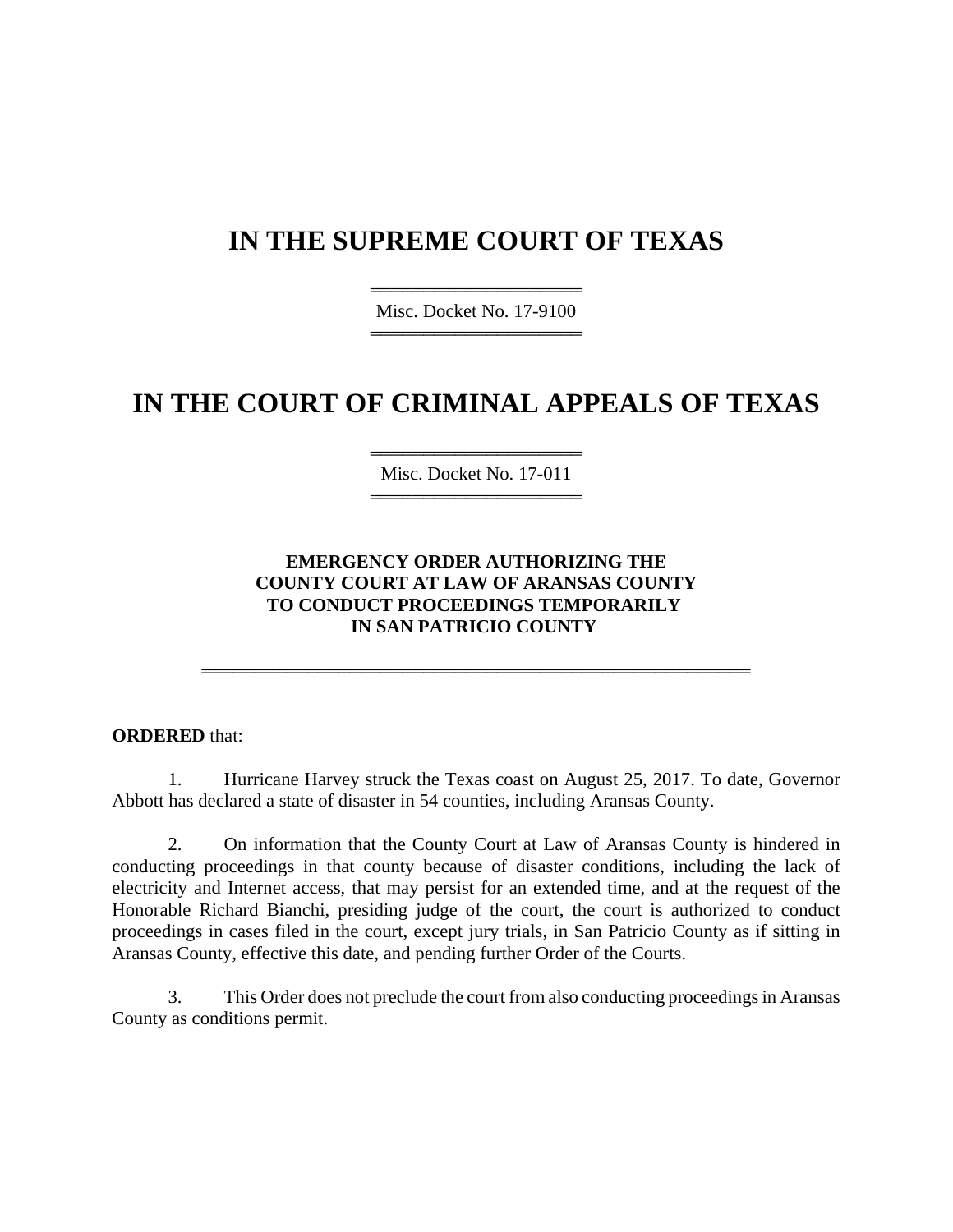4. This Order is issued pursuant to Section  $22.0035(b)^1$  of the Texas Government Code, and expires September 29, 2017, unless extended by the Courts.

5. The Clerks of the Supreme Court and the Court of Criminal Appeals are directed to:

- a. post a copy of this Order on www.txcourts.gov;
- b. file a copy of this Order with the Secretary of State; and

c. send a copy of this Order to the Governor, the Attorney General, and each member of the Legislature.

6. The State Bar of Texas is directed to take all reasonable steps to notify members of the Texas bar of this Order.

Dated: August 30, 2017

<sup>&</sup>lt;sup>1</sup> "Notwithstanding any other statute, the supreme court may modify or suspend procedures for the conduct of any court proceeding affected by a disaster during the pendency of a disaster declared by the governor. An order under this section may not extend for more than 30 days from the date the order was signed unless renewed by the supreme court."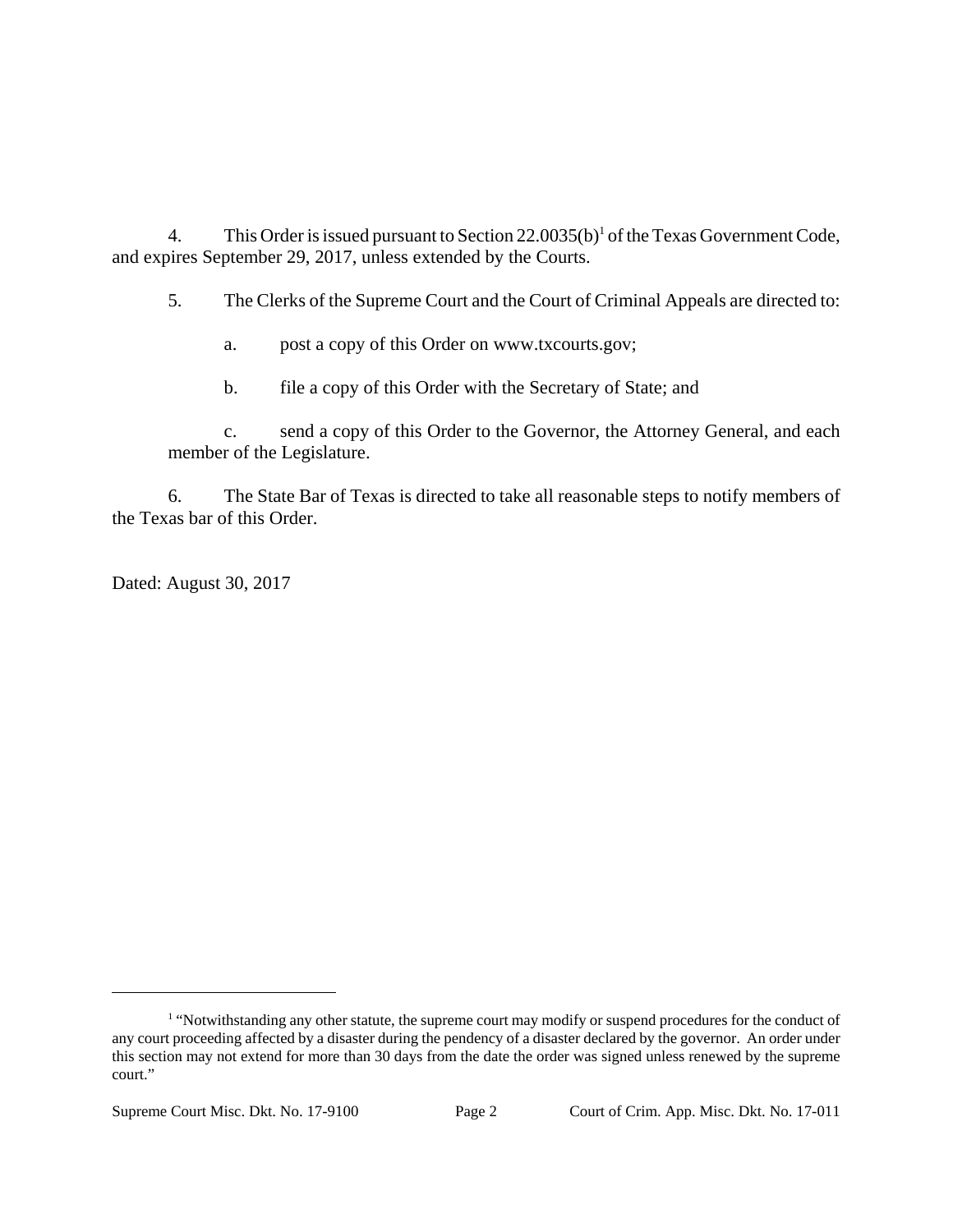un L. Hecht, Chief Justice

Paul W. Green, Justice

Phil Johnson, Justice

.<br>Llé Don R. Willett, Justice

a M. Guzman, Justice

Debra H. Lehrmann, Justice



Brown, Justice